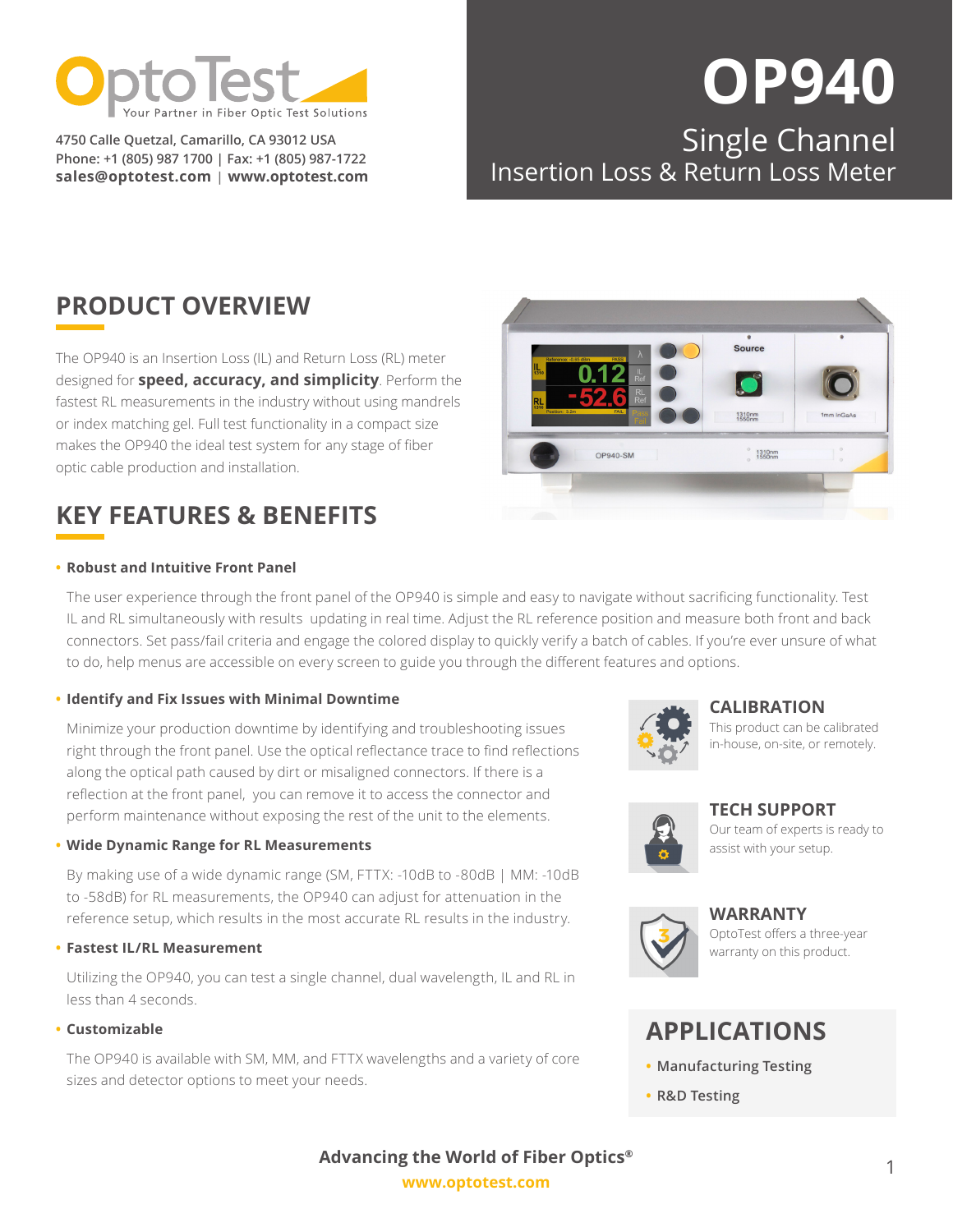

**4750 Calle Quetzal, Camarillo, CA 93012 USA Phone: +1 (805) 987 1700 | Fax: +1 (805) 987-1722 sales@optotest.com | [www.optotest.com](http://www.optotest.com)**

# **OP940**

## Single Channel Insertion Loss & Return Loss Meter

## **SOFTWARE**

When paired with OptoTest software, the OP940 gains additional benefits as part of a larger and multi-faceted test system.

#### **• Expandability**

Multiple units and different kinds of units can be controlled simultaneously through USB. For instance, you can pair the OP940 with any in our range of switches to expand into multichannel and/or bi-directional testing.

#### **• Automation**

Every step of the test process is fully controlled by the software, making your testing experience simple, repeatable, and reliable.

#### **• Customization**

Test configurations, pass/fail criteria, and result exporting are fully customizable to create a tailored experience for you.

#### **• DLLs Available**

The single channel OP940 can be operated through custom software to easily integrate into already established systems.



#### **[ISO CERTIFIED](https://www.optotest.com/capabilities/)** Our Quality Management System is certified

in ISO 9001:2015.

#### **MADE IN THE USA**

We proudly design & manufacture our equipment in California, United States.

| File Setup Action About<br>RefidErni LidER<br>Sarial<br>Slow to Test_003 air rought)<br>Time<br>1300<br>$-12.272$<br>$A-B$<br>$5 - 8$<br>Riderence Arg<br>R<br>0.001<br>$\overline{AB}$<br>350mm<br>850<br>$-16.646$<br>$A - 0$<br><b>Reference Avg</b><br>E.<br>11:57:28 AM<br>1300<br>$-12.270$<br>A B<br>$-0.001$<br>1200mm<br>Reference Arg<br>dB <sub>a</sub><br>Test 003.49<br>New Data File<br>11:50:00 AM<br>CFG_MM_Switched.xls.CH4 MM 850/1300<br>L PASS<br>850<br>0.016<br>$-16.646$<br>48<br>PC10001ZX<br>11:58:10 AM<br>CFG_MM_Switched.xls.CH4 MM 850/1300<br><b>IL PASS</b><br>1300<br>0.002<br>$-12.270$<br>AB<br>PC10101ZK<br>11.58:11 AM<br>CFG_MM_Switcheduls.CH4 MM 850/1300<br>L PASS<br>850<br>0.018<br>$-16.645$<br>$4 - 8$<br>PC10102ZX<br>11:58:16 AM<br>CFG_MM_Switched:ds.CH4 MM 850/1300<br><b>IL PASS</b><br>1300<br>0.004<br>$-12.270$<br>PC10102ZC<br>A-B<br>11:58:18 AM<br>OPLPro930.INF<br>Setup Film<br>CFG_MM_Switched.xls.CH4 MM 850/1300<br>IL PASS<br>850<br>11:53:20 AM<br>PC10103ZX<br>A.8<br>$-16.645$<br>0.019<br>Paando Fie CFG MM Switched.xls<br>CFO. MM. Switched.xls.CH4 MM 850/1300<br>$-12.270$<br>0.004<br>1300<br>L PASS<br>11:58:21 AM<br>PC10103ZK<br>A-B<br>CH4 MM 850/1300<br>11:58:23 AM<br>PC10104ZC<br>$A - B$<br>18.645<br>850<br>0.019<br><b>IL PASS</b><br>CFG_MM_Switched.ds.CH4 MM 850/1300<br>11:58:24 AM<br>PC10104ZK<br>$-12.270$<br>A-B<br>0.006<br><b>Data File</b><br>1300<br><b>IL PASS</b><br>CFG_MM_Switched.xls.CH4 MM 850/1300<br>Test 003.xis<br>11:58:28 AM<br>Curvet Royc<br>PC10105ZX<br>A-B<br>$-16.645$<br>0.021<br>m<br>\$50<br><b>IL PASS</b><br>CFG_MM_Switched.xls.CH4 MM 850/1300<br>11:58:28 AM<br>PC10105ZX<br>$A - B$<br>$-12.270$<br>0.006<br>Messages-<br>1300<br>IL PASS<br>CFG_MM_Switched.vis.CH4 MM 850/1300<br>Reference Ava<br>11:58:34 AM<br>PC10106ZK<br>A-B<br>$-16.645$<br>0.023<br>850<br>L PASS<br>CFG_MM_Switchedxis.CH4 MM 850/1300<br>11:58:25 AM<br>PC10106ZX<br>$A - B$<br>$-12.270$<br>0.004<br>1300<br><b>IL PASS</b><br>CFG_MM_Switched.xls CH4 MM 850/1300<br>OC006<br>11.58.28 AM<br>PC10107Z6<br>PC10108ZX<br>斗日<br>$-16.644$<br>Smid Munhar<br>0.024<br>850<br><b>IL PASS</b><br>11:58:39 AM<br>CFG_MM_Switched.vis.CH4 MM 850/1300<br>PC10107ZX<br>$A-B$<br>$-12.270$<br>0.006<br>1300<br>L PASS<br>A.B.<br>CFG_MM_Switched.ds.CH4 MM \$50/1300<br>R.A.<br>1.58 48 AM<br>0.027<br>0.000<br>PC10107Z4<br>$A - B$<br>$-18.844$<br>Pass<br>0.027<br>850<br>1:58:49 AM<br><b>IL PASS</b><br>0.008<br>orm<br>PC101072X<br>CFG_MM_Switchedats.CH4 MM 850/1300<br>AB<br>$-12.270$<br>0.008<br>1200<br>L PASS<br>CFG_MM_Switchedols.CH4 MM 850/1300<br>1:59:37 AM<br>Reference Avg<br>$A - B$<br>$-18.858$<br>850<br>Reference Avg<br>$A-B$<br>$-12.260$<br>Retest Count 0<br>1300 |                   |  |  |     |  | ive.ton! | PassiFall | ParameteoConfig |
|-----------------------------------------------------------------------------------------------------------------------------------------------------------------------------------------------------------------------------------------------------------------------------------------------------------------------------------------------------------------------------------------------------------------------------------------------------------------------------------------------------------------------------------------------------------------------------------------------------------------------------------------------------------------------------------------------------------------------------------------------------------------------------------------------------------------------------------------------------------------------------------------------------------------------------------------------------------------------------------------------------------------------------------------------------------------------------------------------------------------------------------------------------------------------------------------------------------------------------------------------------------------------------------------------------------------------------------------------------------------------------------------------------------------------------------------------------------------------------------------------------------------------------------------------------------------------------------------------------------------------------------------------------------------------------------------------------------------------------------------------------------------------------------------------------------------------------------------------------------------------------------------------------------------------------------------------------------------------------------------------------------------------------------------------------------------------------------------------------------------------------------------------------------------------------------------------------------------------------------------------------------------------------------------------------------------------------------------------------------------------------------------------------------------------------------------------------------------------------------------------------------------------------------------------------------------------------------------------------------------------------------------------------------------------------------------------------------------------------------------------------------------------------------------------|-------------------|--|--|-----|--|----------|-----------|-----------------|
|                                                                                                                                                                                                                                                                                                                                                                                                                                                                                                                                                                                                                                                                                                                                                                                                                                                                                                                                                                                                                                                                                                                                                                                                                                                                                                                                                                                                                                                                                                                                                                                                                                                                                                                                                                                                                                                                                                                                                                                                                                                                                                                                                                                                                                                                                                                                                                                                                                                                                                                                                                                                                                                                                                                                                                                               |                   |  |  | nir |  |          |           |                 |
|                                                                                                                                                                                                                                                                                                                                                                                                                                                                                                                                                                                                                                                                                                                                                                                                                                                                                                                                                                                                                                                                                                                                                                                                                                                                                                                                                                                                                                                                                                                                                                                                                                                                                                                                                                                                                                                                                                                                                                                                                                                                                                                                                                                                                                                                                                                                                                                                                                                                                                                                                                                                                                                                                                                                                                                               |                   |  |  |     |  |          |           |                 |
|                                                                                                                                                                                                                                                                                                                                                                                                                                                                                                                                                                                                                                                                                                                                                                                                                                                                                                                                                                                                                                                                                                                                                                                                                                                                                                                                                                                                                                                                                                                                                                                                                                                                                                                                                                                                                                                                                                                                                                                                                                                                                                                                                                                                                                                                                                                                                                                                                                                                                                                                                                                                                                                                                                                                                                                               |                   |  |  |     |  |          |           |                 |
|                                                                                                                                                                                                                                                                                                                                                                                                                                                                                                                                                                                                                                                                                                                                                                                                                                                                                                                                                                                                                                                                                                                                                                                                                                                                                                                                                                                                                                                                                                                                                                                                                                                                                                                                                                                                                                                                                                                                                                                                                                                                                                                                                                                                                                                                                                                                                                                                                                                                                                                                                                                                                                                                                                                                                                                               |                   |  |  |     |  |          |           |                 |
|                                                                                                                                                                                                                                                                                                                                                                                                                                                                                                                                                                                                                                                                                                                                                                                                                                                                                                                                                                                                                                                                                                                                                                                                                                                                                                                                                                                                                                                                                                                                                                                                                                                                                                                                                                                                                                                                                                                                                                                                                                                                                                                                                                                                                                                                                                                                                                                                                                                                                                                                                                                                                                                                                                                                                                                               |                   |  |  |     |  |          |           |                 |
|                                                                                                                                                                                                                                                                                                                                                                                                                                                                                                                                                                                                                                                                                                                                                                                                                                                                                                                                                                                                                                                                                                                                                                                                                                                                                                                                                                                                                                                                                                                                                                                                                                                                                                                                                                                                                                                                                                                                                                                                                                                                                                                                                                                                                                                                                                                                                                                                                                                                                                                                                                                                                                                                                                                                                                                               |                   |  |  |     |  |          |           |                 |
|                                                                                                                                                                                                                                                                                                                                                                                                                                                                                                                                                                                                                                                                                                                                                                                                                                                                                                                                                                                                                                                                                                                                                                                                                                                                                                                                                                                                                                                                                                                                                                                                                                                                                                                                                                                                                                                                                                                                                                                                                                                                                                                                                                                                                                                                                                                                                                                                                                                                                                                                                                                                                                                                                                                                                                                               |                   |  |  |     |  |          |           |                 |
|                                                                                                                                                                                                                                                                                                                                                                                                                                                                                                                                                                                                                                                                                                                                                                                                                                                                                                                                                                                                                                                                                                                                                                                                                                                                                                                                                                                                                                                                                                                                                                                                                                                                                                                                                                                                                                                                                                                                                                                                                                                                                                                                                                                                                                                                                                                                                                                                                                                                                                                                                                                                                                                                                                                                                                                               |                   |  |  |     |  |          |           |                 |
|                                                                                                                                                                                                                                                                                                                                                                                                                                                                                                                                                                                                                                                                                                                                                                                                                                                                                                                                                                                                                                                                                                                                                                                                                                                                                                                                                                                                                                                                                                                                                                                                                                                                                                                                                                                                                                                                                                                                                                                                                                                                                                                                                                                                                                                                                                                                                                                                                                                                                                                                                                                                                                                                                                                                                                                               |                   |  |  |     |  |          |           |                 |
|                                                                                                                                                                                                                                                                                                                                                                                                                                                                                                                                                                                                                                                                                                                                                                                                                                                                                                                                                                                                                                                                                                                                                                                                                                                                                                                                                                                                                                                                                                                                                                                                                                                                                                                                                                                                                                                                                                                                                                                                                                                                                                                                                                                                                                                                                                                                                                                                                                                                                                                                                                                                                                                                                                                                                                                               |                   |  |  |     |  |          |           |                 |
|                                                                                                                                                                                                                                                                                                                                                                                                                                                                                                                                                                                                                                                                                                                                                                                                                                                                                                                                                                                                                                                                                                                                                                                                                                                                                                                                                                                                                                                                                                                                                                                                                                                                                                                                                                                                                                                                                                                                                                                                                                                                                                                                                                                                                                                                                                                                                                                                                                                                                                                                                                                                                                                                                                                                                                                               |                   |  |  |     |  |          |           |                 |
|                                                                                                                                                                                                                                                                                                                                                                                                                                                                                                                                                                                                                                                                                                                                                                                                                                                                                                                                                                                                                                                                                                                                                                                                                                                                                                                                                                                                                                                                                                                                                                                                                                                                                                                                                                                                                                                                                                                                                                                                                                                                                                                                                                                                                                                                                                                                                                                                                                                                                                                                                                                                                                                                                                                                                                                               |                   |  |  |     |  |          |           |                 |
|                                                                                                                                                                                                                                                                                                                                                                                                                                                                                                                                                                                                                                                                                                                                                                                                                                                                                                                                                                                                                                                                                                                                                                                                                                                                                                                                                                                                                                                                                                                                                                                                                                                                                                                                                                                                                                                                                                                                                                                                                                                                                                                                                                                                                                                                                                                                                                                                                                                                                                                                                                                                                                                                                                                                                                                               | Configuration:    |  |  |     |  |          |           |                 |
|                                                                                                                                                                                                                                                                                                                                                                                                                                                                                                                                                                                                                                                                                                                                                                                                                                                                                                                                                                                                                                                                                                                                                                                                                                                                                                                                                                                                                                                                                                                                                                                                                                                                                                                                                                                                                                                                                                                                                                                                                                                                                                                                                                                                                                                                                                                                                                                                                                                                                                                                                                                                                                                                                                                                                                                               |                   |  |  |     |  |          |           |                 |
|                                                                                                                                                                                                                                                                                                                                                                                                                                                                                                                                                                                                                                                                                                                                                                                                                                                                                                                                                                                                                                                                                                                                                                                                                                                                                                                                                                                                                                                                                                                                                                                                                                                                                                                                                                                                                                                                                                                                                                                                                                                                                                                                                                                                                                                                                                                                                                                                                                                                                                                                                                                                                                                                                                                                                                                               |                   |  |  |     |  |          |           |                 |
|                                                                                                                                                                                                                                                                                                                                                                                                                                                                                                                                                                                                                                                                                                                                                                                                                                                                                                                                                                                                                                                                                                                                                                                                                                                                                                                                                                                                                                                                                                                                                                                                                                                                                                                                                                                                                                                                                                                                                                                                                                                                                                                                                                                                                                                                                                                                                                                                                                                                                                                                                                                                                                                                                                                                                                                               |                   |  |  |     |  |          |           |                 |
|                                                                                                                                                                                                                                                                                                                                                                                                                                                                                                                                                                                                                                                                                                                                                                                                                                                                                                                                                                                                                                                                                                                                                                                                                                                                                                                                                                                                                                                                                                                                                                                                                                                                                                                                                                                                                                                                                                                                                                                                                                                                                                                                                                                                                                                                                                                                                                                                                                                                                                                                                                                                                                                                                                                                                                                               |                   |  |  |     |  |          |           |                 |
|                                                                                                                                                                                                                                                                                                                                                                                                                                                                                                                                                                                                                                                                                                                                                                                                                                                                                                                                                                                                                                                                                                                                                                                                                                                                                                                                                                                                                                                                                                                                                                                                                                                                                                                                                                                                                                                                                                                                                                                                                                                                                                                                                                                                                                                                                                                                                                                                                                                                                                                                                                                                                                                                                                                                                                                               |                   |  |  |     |  |          |           |                 |
|                                                                                                                                                                                                                                                                                                                                                                                                                                                                                                                                                                                                                                                                                                                                                                                                                                                                                                                                                                                                                                                                                                                                                                                                                                                                                                                                                                                                                                                                                                                                                                                                                                                                                                                                                                                                                                                                                                                                                                                                                                                                                                                                                                                                                                                                                                                                                                                                                                                                                                                                                                                                                                                                                                                                                                                               |                   |  |  |     |  |          |           |                 |
|                                                                                                                                                                                                                                                                                                                                                                                                                                                                                                                                                                                                                                                                                                                                                                                                                                                                                                                                                                                                                                                                                                                                                                                                                                                                                                                                                                                                                                                                                                                                                                                                                                                                                                                                                                                                                                                                                                                                                                                                                                                                                                                                                                                                                                                                                                                                                                                                                                                                                                                                                                                                                                                                                                                                                                                               |                   |  |  |     |  |          |           |                 |
|                                                                                                                                                                                                                                                                                                                                                                                                                                                                                                                                                                                                                                                                                                                                                                                                                                                                                                                                                                                                                                                                                                                                                                                                                                                                                                                                                                                                                                                                                                                                                                                                                                                                                                                                                                                                                                                                                                                                                                                                                                                                                                                                                                                                                                                                                                                                                                                                                                                                                                                                                                                                                                                                                                                                                                                               |                   |  |  |     |  |          |           |                 |
|                                                                                                                                                                                                                                                                                                                                                                                                                                                                                                                                                                                                                                                                                                                                                                                                                                                                                                                                                                                                                                                                                                                                                                                                                                                                                                                                                                                                                                                                                                                                                                                                                                                                                                                                                                                                                                                                                                                                                                                                                                                                                                                                                                                                                                                                                                                                                                                                                                                                                                                                                                                                                                                                                                                                                                                               | Pattlester        |  |  |     |  |          |           |                 |
|                                                                                                                                                                                                                                                                                                                                                                                                                                                                                                                                                                                                                                                                                                                                                                                                                                                                                                                                                                                                                                                                                                                                                                                                                                                                                                                                                                                                                                                                                                                                                                                                                                                                                                                                                                                                                                                                                                                                                                                                                                                                                                                                                                                                                                                                                                                                                                                                                                                                                                                                                                                                                                                                                                                                                                                               |                   |  |  |     |  |          |           |                 |
|                                                                                                                                                                                                                                                                                                                                                                                                                                                                                                                                                                                                                                                                                                                                                                                                                                                                                                                                                                                                                                                                                                                                                                                                                                                                                                                                                                                                                                                                                                                                                                                                                                                                                                                                                                                                                                                                                                                                                                                                                                                                                                                                                                                                                                                                                                                                                                                                                                                                                                                                                                                                                                                                                                                                                                                               |                   |  |  |     |  |          |           |                 |
|                                                                                                                                                                                                                                                                                                                                                                                                                                                                                                                                                                                                                                                                                                                                                                                                                                                                                                                                                                                                                                                                                                                                                                                                                                                                                                                                                                                                                                                                                                                                                                                                                                                                                                                                                                                                                                                                                                                                                                                                                                                                                                                                                                                                                                                                                                                                                                                                                                                                                                                                                                                                                                                                                                                                                                                               |                   |  |  |     |  |          |           |                 |
|                                                                                                                                                                                                                                                                                                                                                                                                                                                                                                                                                                                                                                                                                                                                                                                                                                                                                                                                                                                                                                                                                                                                                                                                                                                                                                                                                                                                                                                                                                                                                                                                                                                                                                                                                                                                                                                                                                                                                                                                                                                                                                                                                                                                                                                                                                                                                                                                                                                                                                                                                                                                                                                                                                                                                                                               | \$50cm            |  |  |     |  |          |           |                 |
|                                                                                                                                                                                                                                                                                                                                                                                                                                                                                                                                                                                                                                                                                                                                                                                                                                                                                                                                                                                                                                                                                                                                                                                                                                                                                                                                                                                                                                                                                                                                                                                                                                                                                                                                                                                                                                                                                                                                                                                                                                                                                                                                                                                                                                                                                                                                                                                                                                                                                                                                                                                                                                                                                                                                                                                               | 1300nm            |  |  |     |  |          |           |                 |
|                                                                                                                                                                                                                                                                                                                                                                                                                                                                                                                                                                                                                                                                                                                                                                                                                                                                                                                                                                                                                                                                                                                                                                                                                                                                                                                                                                                                                                                                                                                                                                                                                                                                                                                                                                                                                                                                                                                                                                                                                                                                                                                                                                                                                                                                                                                                                                                                                                                                                                                                                                                                                                                                                                                                                                                               |                   |  |  |     |  |          |           |                 |
|                                                                                                                                                                                                                                                                                                                                                                                                                                                                                                                                                                                                                                                                                                                                                                                                                                                                                                                                                                                                                                                                                                                                                                                                                                                                                                                                                                                                                                                                                                                                                                                                                                                                                                                                                                                                                                                                                                                                                                                                                                                                                                                                                                                                                                                                                                                                                                                                                                                                                                                                                                                                                                                                                                                                                                                               |                   |  |  |     |  |          |           |                 |
|                                                                                                                                                                                                                                                                                                                                                                                                                                                                                                                                                                                                                                                                                                                                                                                                                                                                                                                                                                                                                                                                                                                                                                                                                                                                                                                                                                                                                                                                                                                                                                                                                                                                                                                                                                                                                                                                                                                                                                                                                                                                                                                                                                                                                                                                                                                                                                                                                                                                                                                                                                                                                                                                                                                                                                                               | Loss Limited than |  |  |     |  |          |           |                 |
|                                                                                                                                                                                                                                                                                                                                                                                                                                                                                                                                                                                                                                                                                                                                                                                                                                                                                                                                                                                                                                                                                                                                                                                                                                                                                                                                                                                                                                                                                                                                                                                                                                                                                                                                                                                                                                                                                                                                                                                                                                                                                                                                                                                                                                                                                                                                                                                                                                                                                                                                                                                                                                                                                                                                                                                               |                   |  |  |     |  |          |           |                 |
|                                                                                                                                                                                                                                                                                                                                                                                                                                                                                                                                                                                                                                                                                                                                                                                                                                                                                                                                                                                                                                                                                                                                                                                                                                                                                                                                                                                                                                                                                                                                                                                                                                                                                                                                                                                                                                                                                                                                                                                                                                                                                                                                                                                                                                                                                                                                                                                                                                                                                                                                                                                                                                                                                                                                                                                               |                   |  |  |     |  |          |           |                 |
|                                                                                                                                                                                                                                                                                                                                                                                                                                                                                                                                                                                                                                                                                                                                                                                                                                                                                                                                                                                                                                                                                                                                                                                                                                                                                                                                                                                                                                                                                                                                                                                                                                                                                                                                                                                                                                                                                                                                                                                                                                                                                                                                                                                                                                                                                                                                                                                                                                                                                                                                                                                                                                                                                                                                                                                               |                   |  |  |     |  |          |           |                 |
|                                                                                                                                                                                                                                                                                                                                                                                                                                                                                                                                                                                                                                                                                                                                                                                                                                                                                                                                                                                                                                                                                                                                                                                                                                                                                                                                                                                                                                                                                                                                                                                                                                                                                                                                                                                                                                                                                                                                                                                                                                                                                                                                                                                                                                                                                                                                                                                                                                                                                                                                                                                                                                                                                                                                                                                               |                   |  |  |     |  |          |           |                 |
|                                                                                                                                                                                                                                                                                                                                                                                                                                                                                                                                                                                                                                                                                                                                                                                                                                                                                                                                                                                                                                                                                                                                                                                                                                                                                                                                                                                                                                                                                                                                                                                                                                                                                                                                                                                                                                                                                                                                                                                                                                                                                                                                                                                                                                                                                                                                                                                                                                                                                                                                                                                                                                                                                                                                                                                               |                   |  |  |     |  |          |           |                 |
|                                                                                                                                                                                                                                                                                                                                                                                                                                                                                                                                                                                                                                                                                                                                                                                                                                                                                                                                                                                                                                                                                                                                                                                                                                                                                                                                                                                                                                                                                                                                                                                                                                                                                                                                                                                                                                                                                                                                                                                                                                                                                                                                                                                                                                                                                                                                                                                                                                                                                                                                                                                                                                                                                                                                                                                               |                   |  |  |     |  |          |           |                 |
|                                                                                                                                                                                                                                                                                                                                                                                                                                                                                                                                                                                                                                                                                                                                                                                                                                                                                                                                                                                                                                                                                                                                                                                                                                                                                                                                                                                                                                                                                                                                                                                                                                                                                                                                                                                                                                                                                                                                                                                                                                                                                                                                                                                                                                                                                                                                                                                                                                                                                                                                                                                                                                                                                                                                                                                               |                   |  |  |     |  |          |           |                 |

### **[COMPATIBLE SOFTWARE](https://www.optotest.com/software-overview/)**

- **• OPL-Pro** simplex or duplex testing, ideal for production
- **• OPL-Max** multifiber connectors with production applications
- **• OPL-CLX** multifiber connectors with production applications with database integratio[n](https://www.optotest.com/oprh-remote-head-power-meters/)
- **• OPL-Log** optical datalogging for temperature and humidity



Visit **www.optotest.com** or contact one of our sales engineers at **+1 (805) 987-1700 | sales@optotest.com** to learn more.

**[www.optotest.com](https://www.optotest.com/) Advancing the World of Fiber Optics®**